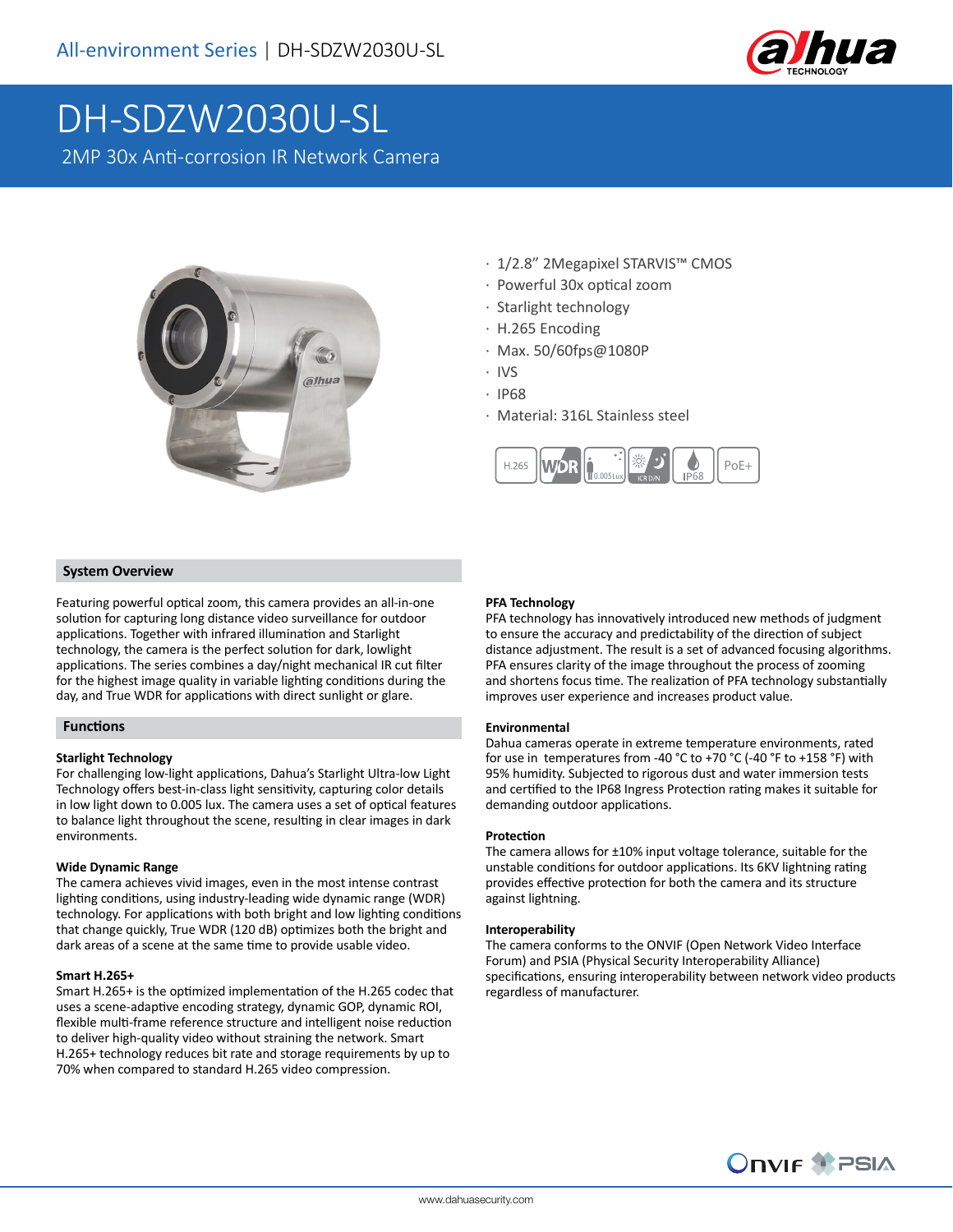# All-environment Series | DH-SDZW2030U-SL

# **Technical Specification**

| <b>Image Sensor</b>             | 1/2.8" STARVIS™ CMOS                    |
|---------------------------------|-----------------------------------------|
| <b>Effective Pixels</b>         | 1920(H) x 1080(V), 2 Megapixels         |
| RAM/ROM                         | 512M/128M                               |
| <b>Scanning System</b>          | Progressive                             |
| <b>Electronic Shutter Speed</b> | 1/1s~1/30,000s                          |
| Minimum Illumination            | Color: 0.005Lux@F1.6; 0Lux@F1.6 (IR on) |
| S/N Ratio                       | More than 55dB                          |
| <b>IR Distance</b>              | Distance up to 100m (328ft)             |
| IR On/Off Control               | Auto/Manual                             |
| <b>IR LEDS</b>                  | 5                                       |
| Lens                            |                                         |
| Focal Length                    | 4.5mm~135mm                             |
| Max. Aperture                   | $F1.6 \approx F4.4$                     |
| Angle of View                   | H: $67.8^{\circ} \approx 2.4^{\circ}$   |
| Optical Zoom                    | 30x                                     |
| <b>Focus Control</b>            | Auto/Manual                             |
| <b>Close Focus Distance</b>     | 100mm~ 1000mm                           |

#### **DORI Distance**

Note: The DORI distance is a "general proximity" of distance which makes it easy to pinpoint the right camera for your needs. The DORI distance is calculated based on sensor specification and lab test result according to EN 62676-4 which defines the criteria for Detect, Observe, Recognize and Identify respectively.

| Detect                      | Obverse                             |                                                                     | Recognize                                                                                   | Identify    |  |
|-----------------------------|-------------------------------------|---------------------------------------------------------------------|---------------------------------------------------------------------------------------------|-------------|--|
| 1862m(6109ft)               | 744m(2441ft)                        |                                                                     | 372m(1220ft)                                                                                | 186m(610ft) |  |
| Intelligence                |                                     |                                                                     |                                                                                             |             |  |
| <b>Auto Tracking</b>        |                                     | N/A                                                                 |                                                                                             |             |  |
| <b>IVS</b>                  |                                     | Tripwire, Intrusion, Abandoned/Missing, Face<br>Detection, Heat Map |                                                                                             |             |  |
| Video                       |                                     |                                                                     |                                                                                             |             |  |
| Compression                 |                                     | H.265+/H.265/H.264+/H.264                                           |                                                                                             |             |  |
| <b>Streaming Capability</b> |                                     | 3 Streams                                                           |                                                                                             |             |  |
| Resolution                  |                                     |                                                                     | 1080P(1920×1080)/1.3M(1280×960)/720P(1280×<br>720)/D1(704×576/704×480)/CIF(352×288/352×240) |             |  |
|                             |                                     | Main stream: 1080P(1 ~ 50/60fps), 1.3M/720P(1 ~<br>25/30fps)        |                                                                                             |             |  |
| <b>Frame Rate</b>           | Sub stream1: $D1/CIF(1 ~ 25/30fps)$ |                                                                     |                                                                                             |             |  |
|                             |                                     | Sub stream2: 1080P/1.3M/720P(1~25/30fps)                            |                                                                                             |             |  |
| <b>Bit Rate Control</b>     |                                     |                                                                     | CBR/VBR                                                                                     |             |  |
| <b>Bit Rate</b>             |                                     |                                                                     | H.265/H.264: 448K ~ 8192Kbps                                                                |             |  |

| Day/Night                               | Auto(ICR) / Color / B/W                                                                                                                               |
|-----------------------------------------|-------------------------------------------------------------------------------------------------------------------------------------------------------|
| <b>Backlight Compensation</b>           | BLC / HLC / WDR (120dB)                                                                                                                               |
| White Balance                           | Auto, ATW, Indoor, Outdoor, Manual                                                                                                                    |
| <b>Gain Control</b>                     | Auto / Manual                                                                                                                                         |
| Noise Reduction                         | Ultra DNR (2D/3D)                                                                                                                                     |
| <b>Motion Detection</b>                 | Support                                                                                                                                               |
| Region of Interest                      | Support                                                                                                                                               |
| Electronic Image Stabilization<br>(EIS) | Support                                                                                                                                               |
| Defog                                   | Support                                                                                                                                               |
| Digital Zoom                            | 16x                                                                                                                                                   |
| Flip                                    | 180°                                                                                                                                                  |
| <b>Privacy Masking</b>                  | Up to 24 areas                                                                                                                                        |
| Audio                                   |                                                                                                                                                       |
| Compression                             | G.711a/G.711Mu/AAC/G.722 /G.726/G.729/<br>MPEG2-L2                                                                                                    |
| <b>Network</b>                          |                                                                                                                                                       |
| Ethernet                                | RJ-45 (10Base-T/100Base-TX)                                                                                                                           |
| Protocol                                | IPv4/IPv6,HTTP,HTTPS,SSL,TCP/IP, UDP,UPnP,<br>ICMP, IGMP, SNMP, RTSP, RTP, SMTP, NTP, DHCP,<br>DNS, PPPOE, DDNS, FTP, IP Filter, QoS, Bonjour, 802.1x |
| Interoperability                        | ONVIF, PSIA, CGI                                                                                                                                      |
| <b>Streaming Method</b>                 | Unicast / Multicast                                                                                                                                   |
| Max. User Access                        | 20 users                                                                                                                                              |
| <b>Edge Storage</b>                     | NAS (Network Attached Storage), Local PC for<br>instant recording, Micro SD card 128GB                                                                |
| <b>Web Viewer</b>                       | IE, Chrome, Firefox, Safari                                                                                                                           |
| Management Software                     | Smart PSS, DSS                                                                                                                                        |
| <b>Smart Phone</b>                      | IOS, Android                                                                                                                                          |
| <b>Certifications</b>                   |                                                                                                                                                       |
| Certifications                          | CE: EN55032/EN55024/EN50130-4<br>FCC: Part15 subpartB, ANSI C63.4-2014<br>NEMA 4X: UL60950-1+CAN/CSA C22.2, No.60950-1                                |
| Interface                               |                                                                                                                                                       |
| Video Interface                         | 1 port(BNC, 1.0V[p-p], 75Ω)                                                                                                                           |
| <b>RS485</b>                            | $\mathbf{1}$                                                                                                                                          |
| Audio I/O                               | 1/1                                                                                                                                                   |
| Alarm I/O                               | 2/2                                                                                                                                                   |
| Electrical                              |                                                                                                                                                       |
| Power Supply                            | AC24V(optional)/DC12V(optional)/PoE+(802.3at)                                                                                                         |
| Power Consumption                       | 10W, 25W (Heater on, IR on)                                                                                                                           |
|                                         |                                                                                                                                                       |